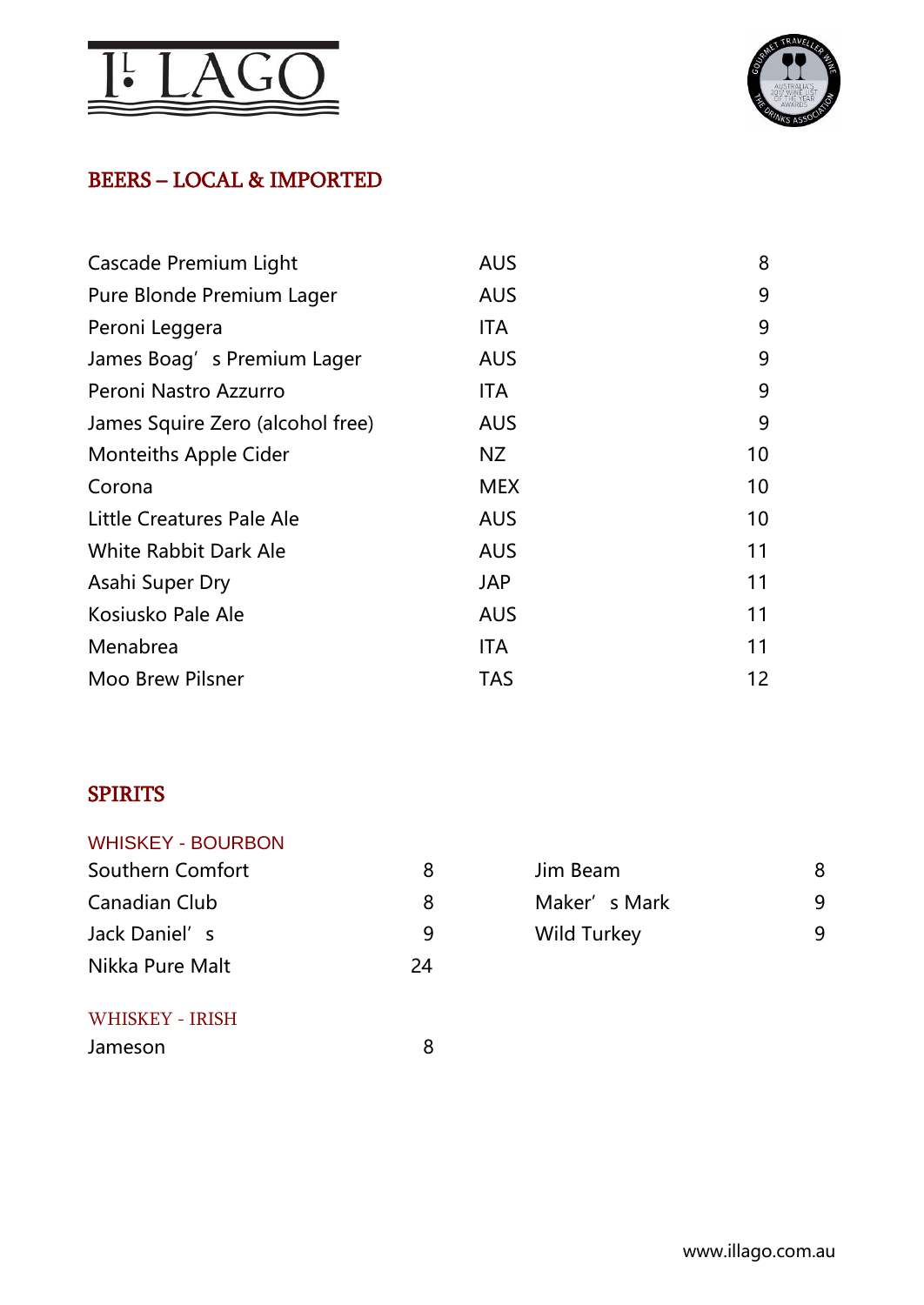



### **SCOTCH**

| Johnnie Walker Red                     |    | Johnnie Walker Black               | 9  |
|----------------------------------------|----|------------------------------------|----|
| Chivas Regal $-12y$                    | 11 |                                    |    |
| Ardberg $-10y$                         | 13 | Glenmorangie S.Malt - 10y          | 13 |
| Talisker-10y                           | 14 | Ancnoc $-12$ yo                    | 15 |
| Cardhu S. Malt 18y                     | 20 | Suntory Yamazaki Reserve S. Malt20 |    |
| The Glenlivet 18y                      | 22 | Nikka Miyagikyo 12 y               | 40 |
| Nikka Yoichi Sherry & Sweet S. Malt 45 |    |                                    |    |

| Johnnie Walker Black               |    |
|------------------------------------|----|
| Glenmorangie S.Malt - 10y          | 13 |
| Ancnoc $-12$ yo                    | 15 |
| Suntory Yamazaki Reserve S. Malt20 |    |
| Nikka Miyagikyo 12 y               |    |
|                                    |    |

# $GIN$

| Gordon's Gin          | 9  | <b>Bombay Sapphire</b>  | 10 |
|-----------------------|----|-------------------------|----|
| <b>Hendriks</b>       | 11 | Warner's Honeybee       | 11 |
| <b>Tanqueray No10</b> | 13 |                         |    |
| <b>VODKA</b>          |    |                         |    |
| Smirnoff              | 8  | 42 Below                | 9  |
| <b>Belvedere</b>      | 10 | <b>Grey Goose</b>       | 12 |
| <b>RUM</b>            |    |                         |    |
| <b>Bundaberg UP</b>   | 9  | <b>Bacardi Superior</b> | 9  |
| Diplomatico Riserva   | 18 |                         |    |
| <b>LIQUEURS</b>       |    |                         |    |
| Kahlua                | 8  | Malibu                  | 8  |

| <b>Natilua</b>       |   | <u>ivialiuu</u>     | $\Omega$ |
|----------------------|---|---------------------|----------|
| <b>Baileys</b>       | 8 | Napoleon            | 8        |
| Cointreau            | 8 | Galliano Black      | 8        |
| Tia Maria            | 8 | Drambuie            | 8        |
| <b>Grand Marnier</b> | 9 | Tequila Jose Cuervo | 8        |
| <b>Fire Ball</b>     | q |                     |          |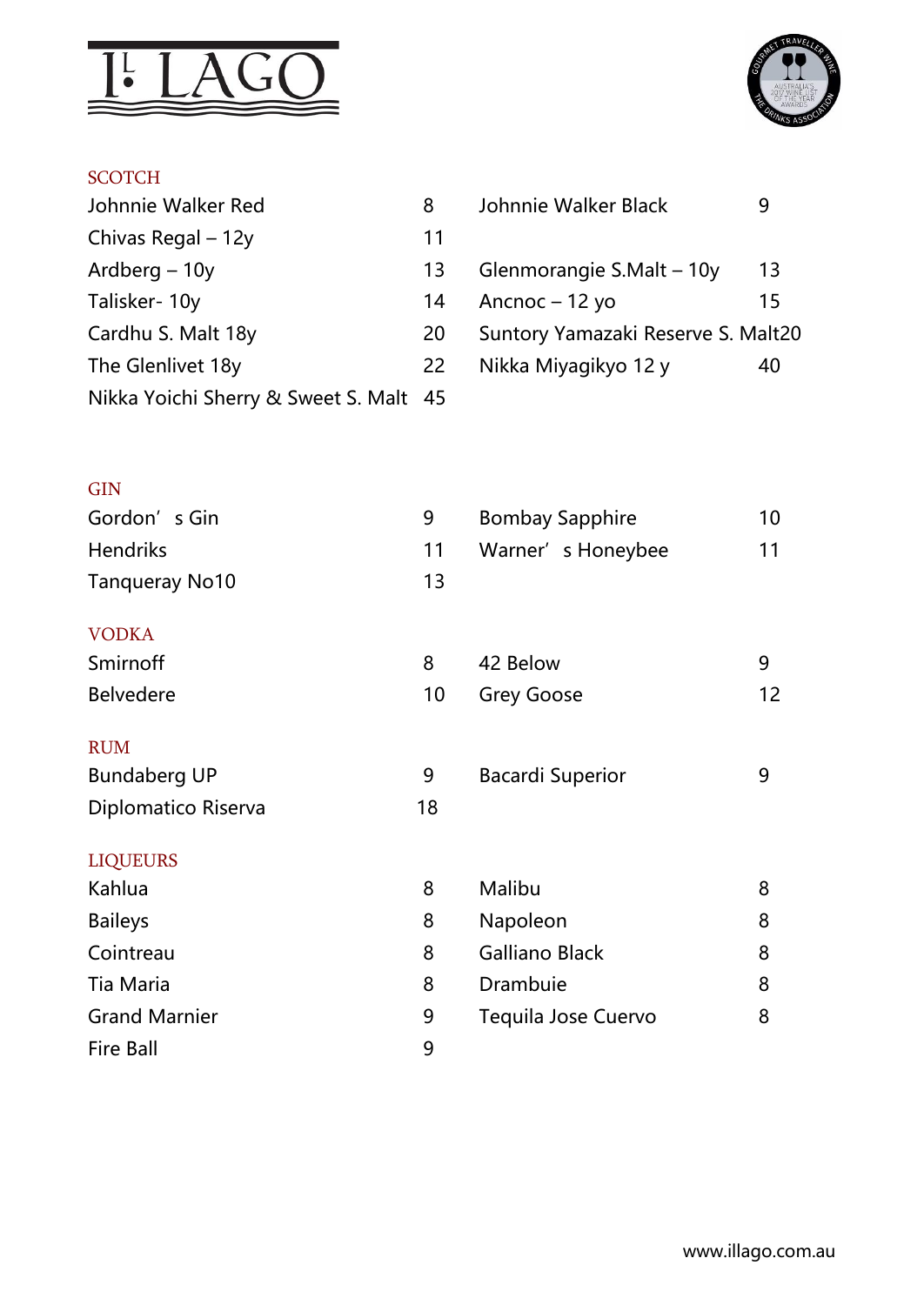



#### AMARI

| 9  | Averna                            | 9              |
|----|-----------------------------------|----------------|
| 9  | <b>Braulio</b>                    | 9              |
| 9  | <b>Fernet Branca</b>              | 11             |
| 9  |                                   |                |
|    |                                   |                |
| 10 | Penfolds Father 10y               | 12             |
| 20 | McWilliams Shaw Reserve - 25yo 28 |                |
|    |                                   |                |
| 7  | Galliano                          | $\overline{7}$ |
| 8  |                                   |                |
|    |                                   |                |
| 9  | Nonino                            | 12             |
| 17 | Berta di Barbera<br>'99           | 45             |
| 55 |                                   |                |
|    |                                   |                |
| 11 | <b>Hennessey VSOP</b>             | 13             |
| 25 |                                   |                |
|    |                                   |                |
| 8  |                                   |                |
|    |                                   |                |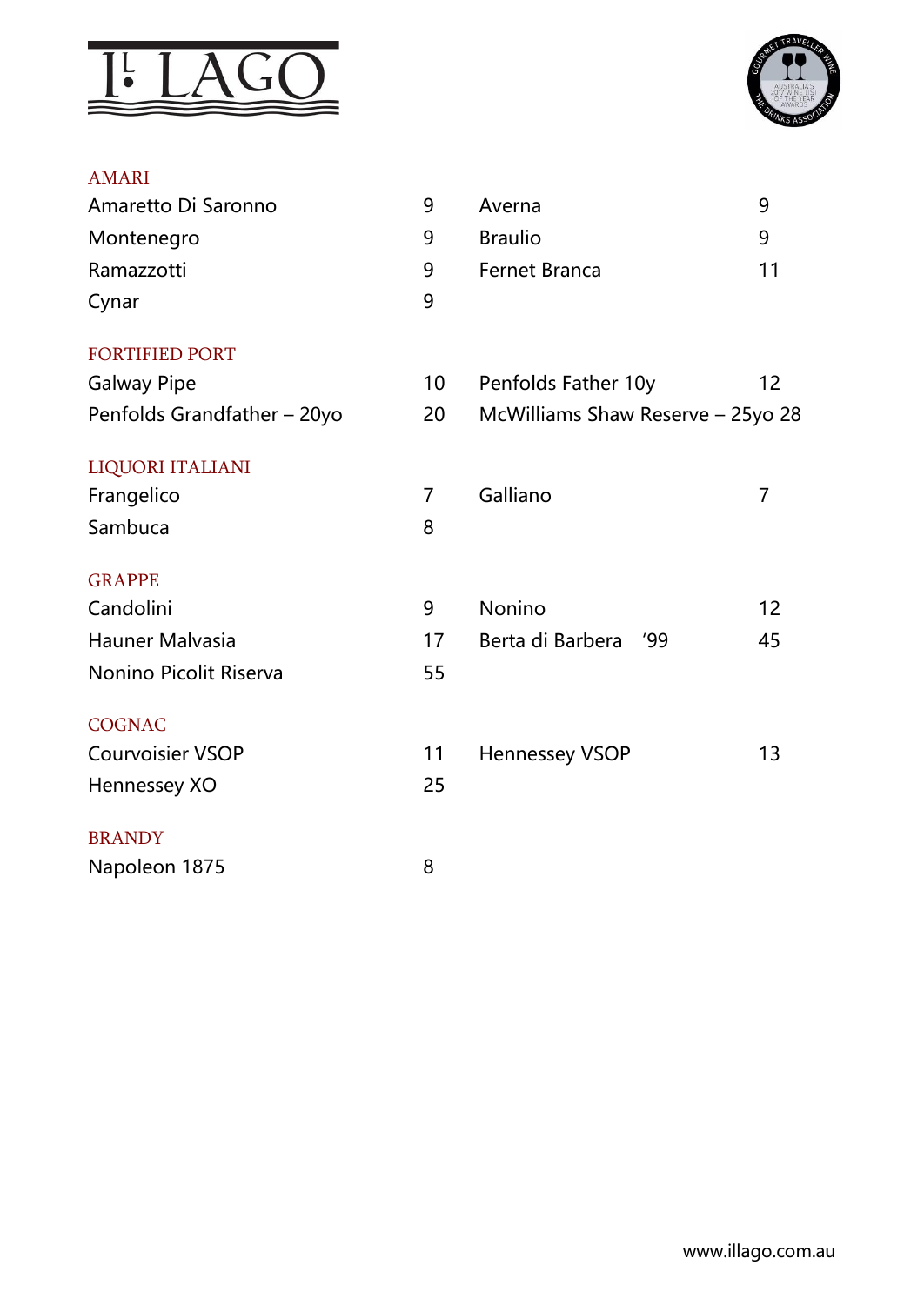



## **COCKTAILS**

| Mojito                                       | 18 |
|----------------------------------------------|----|
| Bacardi, Fresh Lime, Mint leaves, Soda Water |    |
| Long Island Ice Tea                          | 18 |
| Vodka, Lemon Juice, Tequila, Gin, Rum, Coke  |    |
| Midori Splice                                | 17 |
| Midori, Malibu, Pineapple Juice, Cream       |    |
| <b>Tequila Sunrise</b>                       | 17 |
| Tequila, Orange Juice, Raspberry Cordial     |    |
| Margarita                                    | 17 |
| Tequila, Cointreau, Lemon juice              |    |
| Americano                                    | 16 |
| Campari, Red Vermouth, Soda Water            |    |
| Negroni                                      | 16 |
| Gin, Red Vermouth, Campari                   |    |
| Whiskey Sour                                 | 16 |
| Bourbon Whiskey, Lemon juice, sugar          |    |
| Espresso Martini                             | 16 |
| Kahlua, Vodka, Coffee                        |    |
| <b>Bulldog</b>                               | 15 |
| Gin, Orange Juice, Ginger Ale                |    |